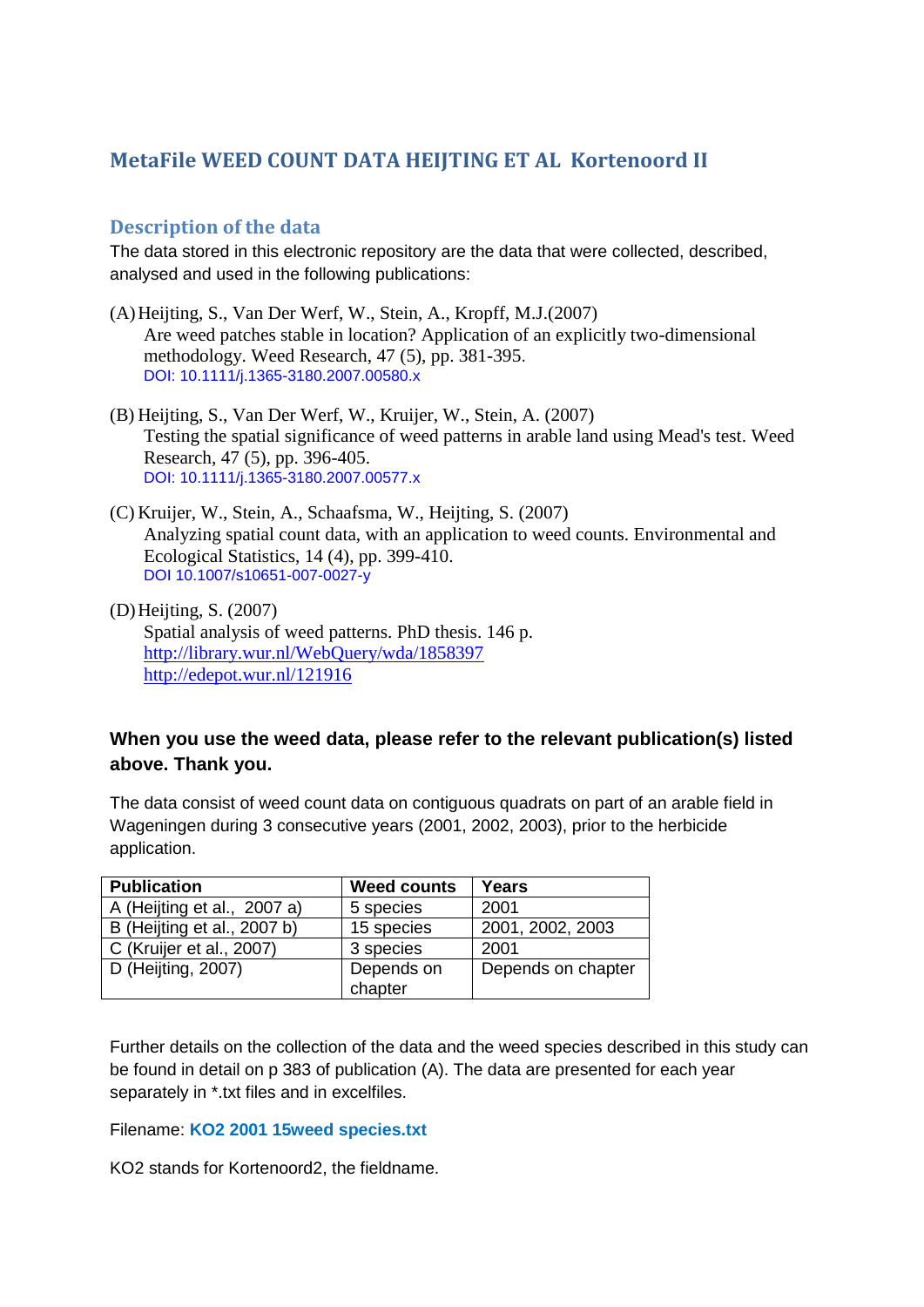The codes used in the files are an abbreviation of the species name:

| <b>WeedCode</b> | <b>Species</b>             |
|-----------------|----------------------------|
| capbu           | Capsella bursa-pastoris    |
| cheal           | Chenopodium album          |
| chepo           | Chenopodium polyspermum    |
| echcr           | Echninochloa crus-galli    |
| lampu           | Lamium purpureum           |
| poaan           | Poa annua                  |
| polav           | Polygonum aviculare        |
| polpela         | Persicaria maculosa and P. |
|                 | lapathifolium              |
| ransc           | Ranunculus sceleratus      |
| senvu           | Senecio vulgaris           |
| solni           | Solanum nigrum             |
| sonxx           | Sonchus asper + Sonchus    |
|                 | oleraceus                  |
| steme           | Stellaria media            |
| tarof           | Taraxacum officinale       |
| trire           | Trifolium repens           |

The years are indicated with 1 for 2001, 2 for 2002 and 3 for 2003.

The k2 in Capbuk21 is short for the field name: Kortenoord 2.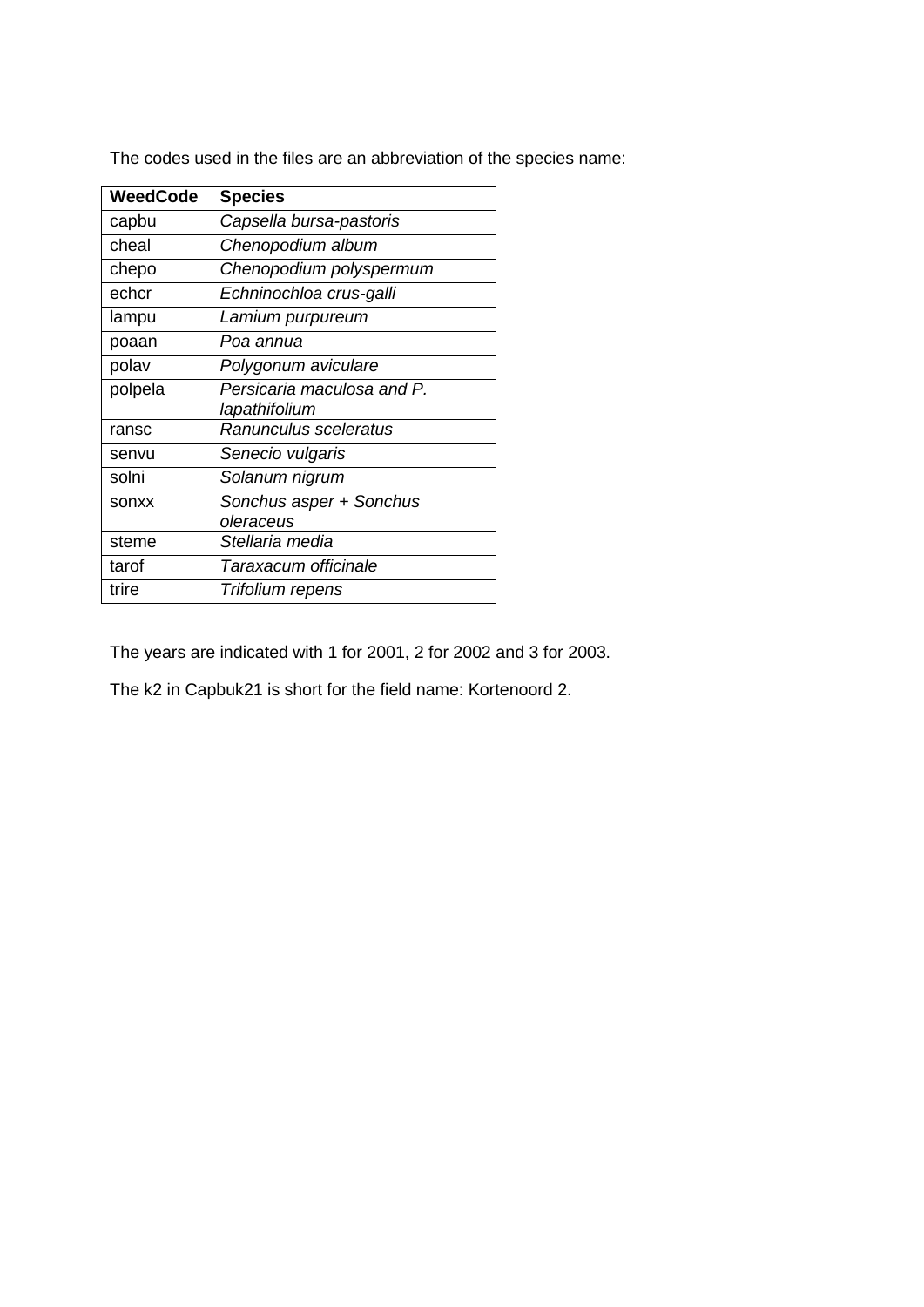## **Geo-location & configuration of the contiguous quadrats**

The Kortenoord 2 field is located in Wageningen and more information on the location of the sampled area can be found in the Materials and Methods section of publication (B).

The total number of weed counts was 1072 quadrats, see also in Heijting et al., 2007 for the position and configuration of the quadrats.

The shape file **Kortenoord 2.shp** can be used to visualize the weed data in ArcMap. It is not georeferenced, but it uses a local reference.

The field (attribute) GRID CODE is the unique code. It is number 1 to 1072 and corresponds to the number in the column CEL in the weed data files.

#### Visualizing the data

ArcMap>Right click >Join & relate>Join>okArcMap>click on shape Kortenoord2>Properties>Symbology>Quantities>Graduate colors>Fields>Value> (name weed)



In case you do not have ArcMap, the file: **KO2map.xls** describes the configuration of the contiguous quadrats: the celnumbering is provided. It is also provided on the next page.